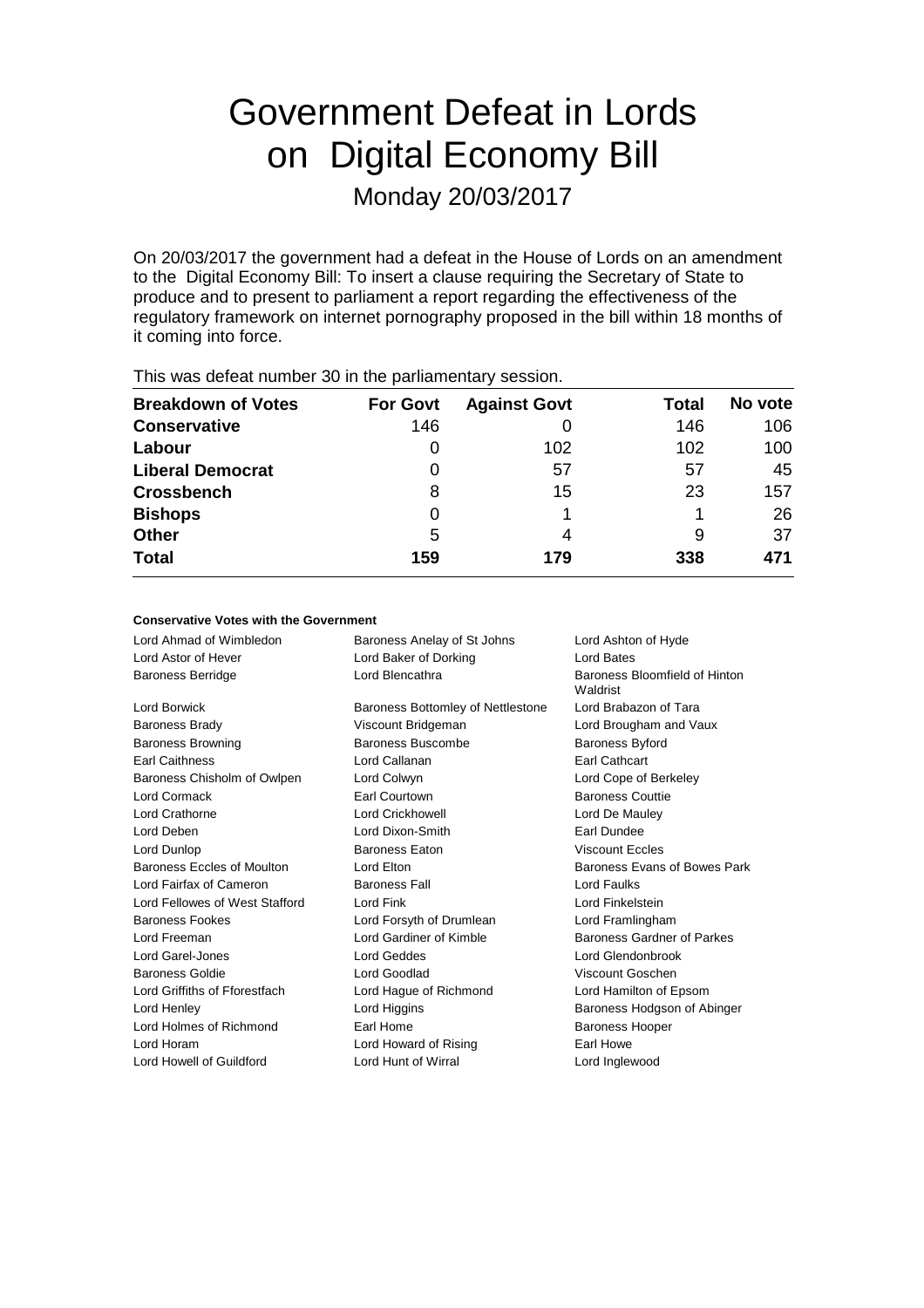| Lord James of Blackheath           | Baroness Jenkin of Kennington  | Lord Keen         |
|------------------------------------|--------------------------------|-------------------|
| Lord King of Bridgwater            | Lord Kirkham                   | Lord Lamo         |
| Lord Lang of Monkton               | Lord Lansley                   | Lord Leigh        |
| Lord Lexden                        | Earl Lindsay                   | Lord MacG         |
| Lord Mackay of Clashfern           | Lord Mancroft                  | Baroness M        |
| Lord McColl of Dulwich             | Baroness McIntosh of Pickering | Baroness N        |
| <b>Baroness Morris of Bolton</b>   | Lord Moynihan                  | Lord Nash         |
| <b>Baroness Neville-Jones</b>      | Baroness Neville-Rolfe         | Baroness N        |
| Baroness Nicholson of Winterbourne | Lord Northbrook                | Lord Norto        |
| Lord O'Shaughnessy                 | Baroness O'Cathain             | Baroness 0        |
| Baroness Pidding                   | Lord Polak                     | Lord Popat        |
| Lord Porter of Spalding            | <b>Lord Price</b>              | Lord Rana         |
| Baroness Redfern                   | <b>Viscount Ridley</b>         | Lord Risby        |
| Baroness Rock                      | Baroness Scott of Bybrook      | <b>Baroness 9</b> |
| Earl Selborne                      | Lord Selkirk of Douglas        | Lord Selsd        |
| Baroness Shackleton of Belgravia   | Lord Sheikh                    | <b>Baroness 9</b> |
| Lord Sherbourne of Didsbury        | <b>Baroness Shields</b>        | Lord Shink        |
| Lord Skelmersdale                  | Lord Smith of Hindhead         | Lord Spice        |
| <b>Baroness Stroud</b>             | Baroness Sugg                  | Lord Taylo        |
| Lord Trefgarne                     | Lord Trimble                   | Lord True         |
| Lord Tugendhat                     | Viscount Ullswater             | Baroness \        |
| Baroness Verma                     | Baroness Warsi                 | Lord Wass         |
| Lord Wei                           | <b>Baroness Wheatcroft</b>     | Lord Whitb        |
| <b>Baroness Wilcox</b>             | <b>Lord Willetts</b>           | Baroness \        |
| Lord Young of Cookham              | Viscount Younger of Leckie     |                   |
|                                    |                                |                   |

laton Lord Keen of Elien Lord Lamont of Lerwick Lord Leigh of Hurley Lord MacGregor of Pulham Market Baroness Manzoor Lord Mullet Baroness Mobarik Baroness Newlove Lord Norton of Louth Baroness Oppenheim-Barnes Lord Popat Lord Risby Baroness Seccombe Lord Selsdon Baroness Shephard of Northwold Lord Shinkwin Lord Spicer Lord Taylor of Holbeach Baroness Vere of Norbiton Lord Wasserman Lord Whitby Baroness Williams of Trafford

## **Conservative Votes against the Government**

#### **Labour Votes with the Government**

**Labour Votes against the Government** Baroness Adams of Craigielea Baroness Bakewell **Baroness Lord Bassam of Brighton** Lord Beecham Baroness Blood Lord Bradley Lord Brooke of Alverthorpe Lord Brookman Lord Campbell-Savours Lord Cashman Lord Clark of Windermere Baroness Cohen of Pimlico Lord Collins of Highbury Baroness Corston Baroness Crawley Lord Davies of Oldham Lord Davies of Stamford Lord Desai Baroness Donaghy Lord Donoughue Lord Drayson Lord Dubs **Lord Elder Baroness Farrington of Ribbleton** Lord Faulkner of Worcester Lord Foulkes of Cumnock Baroness Gale Baroness Golding Lord Gordon of Strathblane Baroness Goudie Lord Grocott Lord Hain Viscount Hanworth Lord Harris of Haringey **Lord Haskel Lord Hanges** Lord Haworth Baroness Hayter of Kentish Town Baroness Healy of Primrose Hill Baroness Henig Baroness Hilton of Eggardon Baroness Hollis of Heigham Lord Howarth of Newport Baroness Howells of St Davids Lord Hoyle Lord Hughes of Woodside Lord Irvine of Lairg **Baroness Jones of Whitchurch** Baroness Jowell Lord Judd Lord Kennedy of Southwark Baroness Kingsmill Baroness Kinnock of Holyhead Lord Kinnock Lord Kirkhill Lord Knight of Weymouth Baroness Lawrence of Clarendon Lord Lea of Crondall Lord Liddle **Baroness Lister of Burtersett** Lord Livermore Lord MacKenzie of Culkein **Lord Mandelson** Lord Maxton Lord McAvoy Baroness McDonagh Baroness McIntosh of Hudnall Lord McKenzie of Luton Lord Mendelsohn Lord Monks Baroness Morgan of Huyton **Baroness Morris of Yardley** Lord Morris of Handsworth Baroness Nye Lord O'Neill of Clackmannan Lord Prescott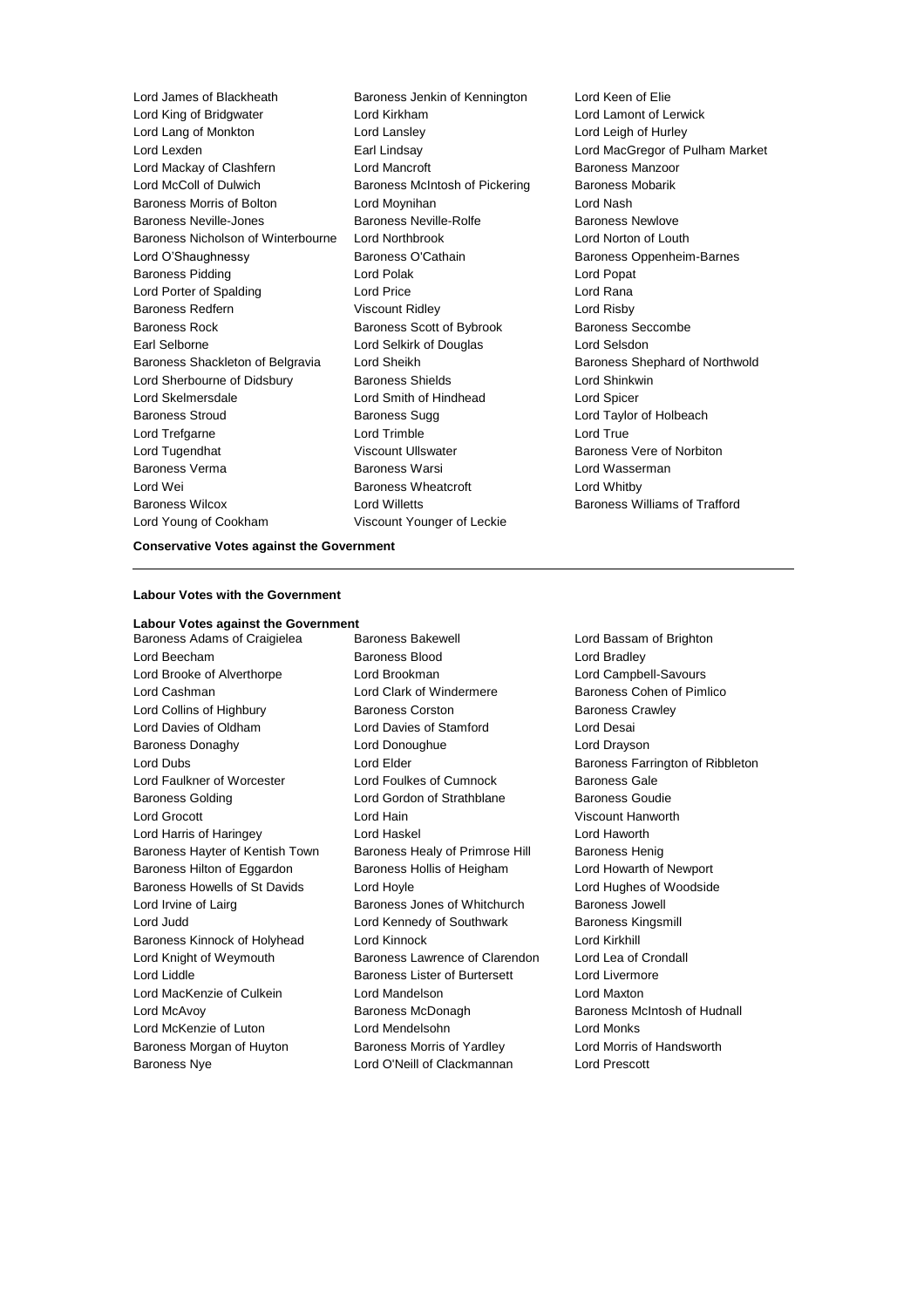| Baroness Primarolo                   | Baro  |
|--------------------------------------|-------|
| <b>Baroness Quin</b>                 | Baro  |
| Lord Rooker                          | Lorc  |
| Lord Sawyer                          | Baro  |
| <b>Baroness Smith of Gilmorehill</b> | Baro  |
| Lord Stone of Blackheath             | Baro  |
| Lord Turnberg                        | Lorc  |
| <b>Baroness Wheeler</b>              | Baro  |
| Lord Wood of Anfield                 | l orc |

Baroness Primarolo Baroness Prosser Lord Puttnam oness Ramsay of Cartvale **DEREAS Sherlock** Viscount Simon oness Thornton **Example 3** Lord Tomlinson d Watson of Invergowrie Lord Watts oness Whitaker **Baroness Whitty** 

Lord Rooker Lord Rosser Baroness Royall of Blaisdon oness Smith of Basildon **Lord Stevenson of Balmacara** d Young of Norwood Green Baroness Young of Old Scone

#### **Liberal Democrat Votes with the Government**

# **Liberal Democrat Votes against the Government**

Lord Addington **Baroness Barker Constructs** Lord Beith Baroness Benjamin Baroness Bonham-Carter of Yarnbury Baroness Bowles of Berkhamsted Baroness Brinton **Baroness Burt of Solihull** Lord Burnett **Baroness Burt of Solihull** Lord Campbell of Pittenweem Lord Clement-Jones Lord Cotter Lord Dholakia Lord Foster of Bath Lord Fox Baroness Garden of Frognal Lord German Lord Goddard of Stockport Baroness Grender Baroness Hamwee Baroness Harris of Richmond Baroness Humphreys Lord Hussain Baroness Janke Lord Kirkwood of Kirkhope Lord Lee of Trafford Baroness Ludford Baroness Ludford Lord Maclennan of Rogart **Baroness Maddock Lord Marks of Henley-on-Thames** Lord Newby Baroness Northover Lord Oates Lord Paddick Baroness Pinnock Lord Razzall Lord Redesdale Lord Rennard Lord Roberts of Llandudno Baroness Sheehan Lord Shipley Lord Shutt of Greetland Baroness Smith of Newnham Lord Steel of Aikwood Lord Stoneham of Droxford Lord Storey **Lord Stunell** Lord Stunell **Baroness Suttie** Lord Taverne Lord Taylor of Goss Moor Lord Thomas of Gresford Viscount Thurso Lord Tope Lord Tyler Lord Wallace of Saltaire **Baroness Walmsley Lord Willis of Knaresborough** Lord Willis of Knaresborough

#### **Crossbench Votes with the Government**

| Viscount Colville of Culross                   | Viscount Craigavon                   | Baroness Finlay of Llandaff |
|------------------------------------------------|--------------------------------------|-----------------------------|
| Lord Greenway                                  | Lord Mawson                          | Lord Patel                  |
| Duke of Somerset                               | <b>Baroness Watkins of Tavistock</b> |                             |
| <b>Crossbench Votes against the Government</b> |                                      |                             |
| Lord Aberdare                                  | Lord Alton of Liverpool              | Lord Berkeley of Knighton   |
| Lord Bilimoria                                 | <b>Baroness Butler-Sloss</b>         | Lord Cameron of Dillington  |
| Lord Elystan-Morgan                            | Lord Hope of Craighead               | Baroness Howe of Idlicote   |
| Lord Kerr of Kinlochard                        | Lord Kerslake                        | Earl Listowel               |
| Baroness Masham of Ilton                       | Baroness O'Loan                      | Earl Stair                  |

#### **Bishop Votes with the Government**

**Bishop Votes against the Government** Bishop of Leeds

## **Other Votes with the Government**

| Lord Browne of Belmont<br>Lord Hay of Ballyore                               | Lord Empey<br>Lord Morrow | Lord Gadhia           |
|------------------------------------------------------------------------------|---------------------------|-----------------------|
| Other Votes against the Government<br>Lord Carlile of Berriew<br>Lord Wigley | Lord Filkin               | <b>Baroness Uddin</b> |